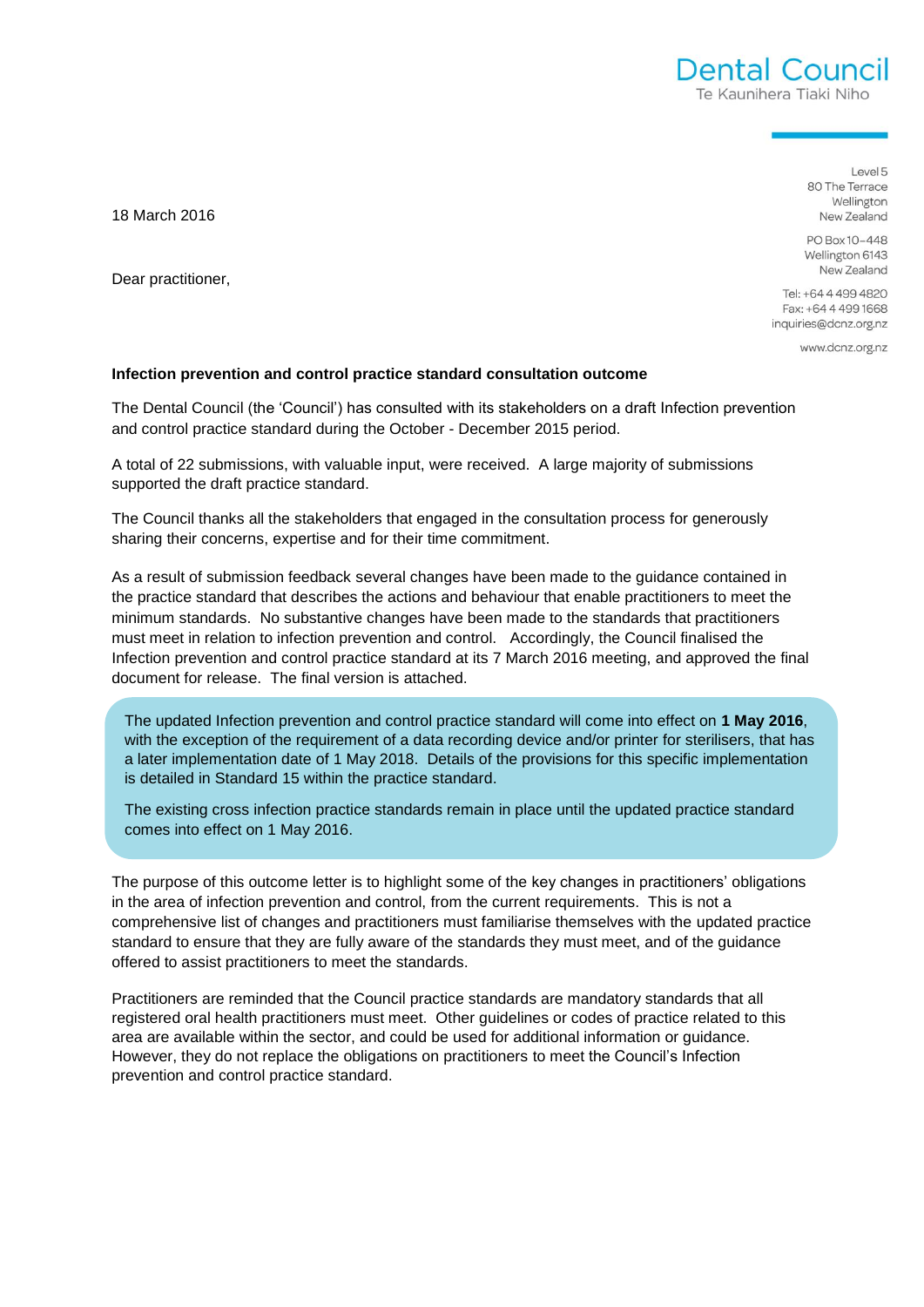The key areas of change between the existing practice standards and the updated practice standard are:

| <b>Current</b>                                                                                                            | <b>New</b>                                                                                                                                                                                                                                                                       |
|---------------------------------------------------------------------------------------------------------------------------|----------------------------------------------------------------------------------------------------------------------------------------------------------------------------------------------------------------------------------------------------------------------------------|
| Two separate practice standards – one for dentists/dental<br>specialists and one for all other oral health practitioners. | Single practice standard for all registered oral health practitioners.                                                                                                                                                                                                           |
| Must and Should statements differentiating mandatory<br>obligations and recommendations, respectively.                    | Clearly identifiable Standards that practitioners must meet.                                                                                                                                                                                                                     |
|                                                                                                                           | Guidance which describes the actions and behaviour that enable practitioners to meet the<br>minimum standards. If a practitioner does not follow the guidance, they must be able to<br>demonstrate to the Council that they meet the standards.                                  |
| Reference to surgical soap and antiseptic hand wash to<br>achieve hand hygiene.                                           | Introduction of alcohol based hand rub. This is the preferred method of hand hygiene in health<br>care settings when hands are visibly and clinically clean. [standard 1]                                                                                                        |
| Disinfection of equipment between uses.                                                                                   | No mandatory requirement for disinfection of work and equipment surfaces between patients/use<br>(unless visibly soiled with blood) – only a requirement to appropriately clean.                                                                                                 |
|                                                                                                                           | When effective disinfection can be achieved it may be used between patients and/or at the<br>beginning and end of a treatment session or day. [standard 6]                                                                                                                       |
| Details on cleaning agents and their preparation, and<br>disinfecting techniques included as appendices.                  | Not included, the guidance refer practitioners to the manufacturer instructions, where relevant.                                                                                                                                                                                 |
| Sterilisation required for instruments used in invasive<br>procedures.                                                    | Classification system introduced to classify reusable items according to the risk of transmission<br>of infectious agents associated with their intended use, consistent with the Spaulding<br>classification system. Each category has corresponding reprocessing requirements. |
|                                                                                                                           | Classification of items may change depending on the intended use of the item, for example<br>dental tweezers, periodontal instruments and ultrasonic scaler tips may be classified as critical<br>[standards 10&11]<br>or semi-critical.                                         |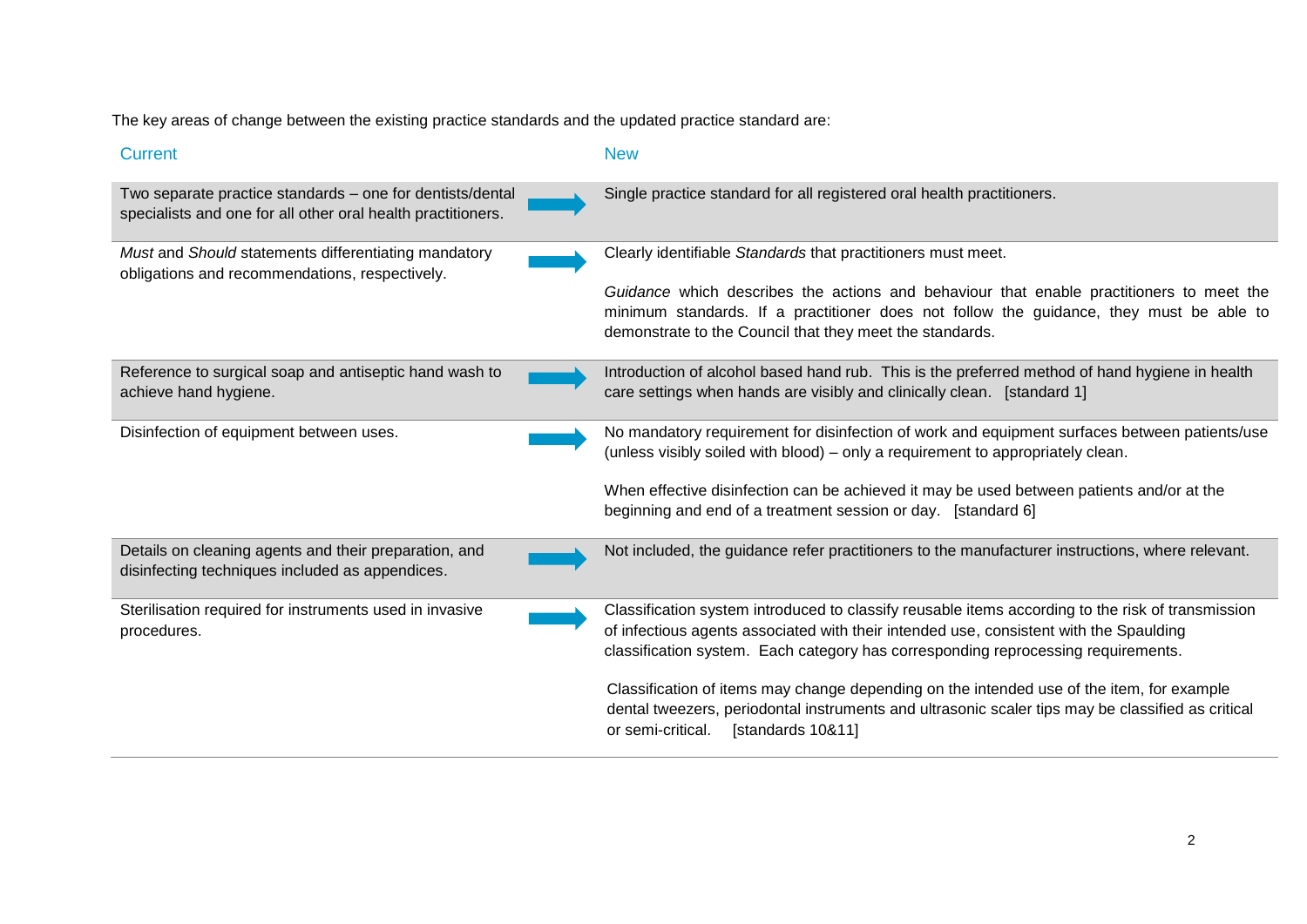| Effectiveness of a sterilisation cycle could be obtained<br>through a permanent record of the physical parameters                        | Steam sterilisers must be equipped with a data recording device <sup>1</sup> and/or printer.                                                                                                                                                                                                                                                                                                                                  |
|------------------------------------------------------------------------------------------------------------------------------------------|-------------------------------------------------------------------------------------------------------------------------------------------------------------------------------------------------------------------------------------------------------------------------------------------------------------------------------------------------------------------------------------------------------------------------------|
| reached either produced by the steriliser, or through direct<br>observation, or with a chemical or biological indicator in<br>each load. | Provisos: Dental practices sterilising ONLY solid, unpackaged semi-critical items, with a<br>steriliser not capable of being fitted with a data recording device and/or printer, will be required to<br>meet this requirement at the time of purchasing a replacement steriliser.                                                                                                                                             |
|                                                                                                                                          | Dental practices sterilising critical, and/or semi-critical, solid and hollow items will be required to<br>meet this requirement by 1 May 2018.<br>[standards 15-17]                                                                                                                                                                                                                                                          |
|                                                                                                                                          | Rationale for obligation:                                                                                                                                                                                                                                                                                                                                                                                                     |
|                                                                                                                                          | The primary reason for this change is to align with the Standards New Zealand standards on<br>reprocessing of reusable medical instruments and equipment. <sup>2</sup>                                                                                                                                                                                                                                                        |
|                                                                                                                                          | Furthermore, chemical indicators do not provide the same information as automated data<br>recordings, as the chemical indicator measures the parameters only at the point of its placement<br>within the steriliser. The data recording device derives the measurements from multiple sensors.                                                                                                                                |
|                                                                                                                                          | Permanent records can also be accessed at any point: to verify concerns on unsatisfactory<br>measurements or trends, and for auditing purposes; and are not subject to human error or<br>interpretation (such as colour change). Chemical indicators cannot be stored for later reference.                                                                                                                                    |
| Limited details on performance testing, maintenance and<br>validation.                                                                   | Expanded guidance on all these areas for sterilisers, instrument washer-disinfectors and<br>ultrasonic cleaners (where relevant). [Part III of the practice standard]                                                                                                                                                                                                                                                         |
|                                                                                                                                          | Annual performance re-qualification is introduced. This is a modified performance qualification<br>process that mirrors all the normal performance qualification process steps, without using<br>sensors or self-contained data loggers to measure temperature and pressure. It may be<br>performed by trained practice staff, provided maintenance and calibration has been recently<br>performed by a qualified contractor. |

 $\overline{\phantom{a}}$ 

 $^1$  Data recording devices may include process recorders, data loggers or electronic storage devices.<br><sup>2</sup> AS/NZ 4815:2006 Office-based healthcare facilities - Reprocessing of reusable medical and surgical instruments and 4187:2014: Reprocessing of reusable medical devices in health service organisations.